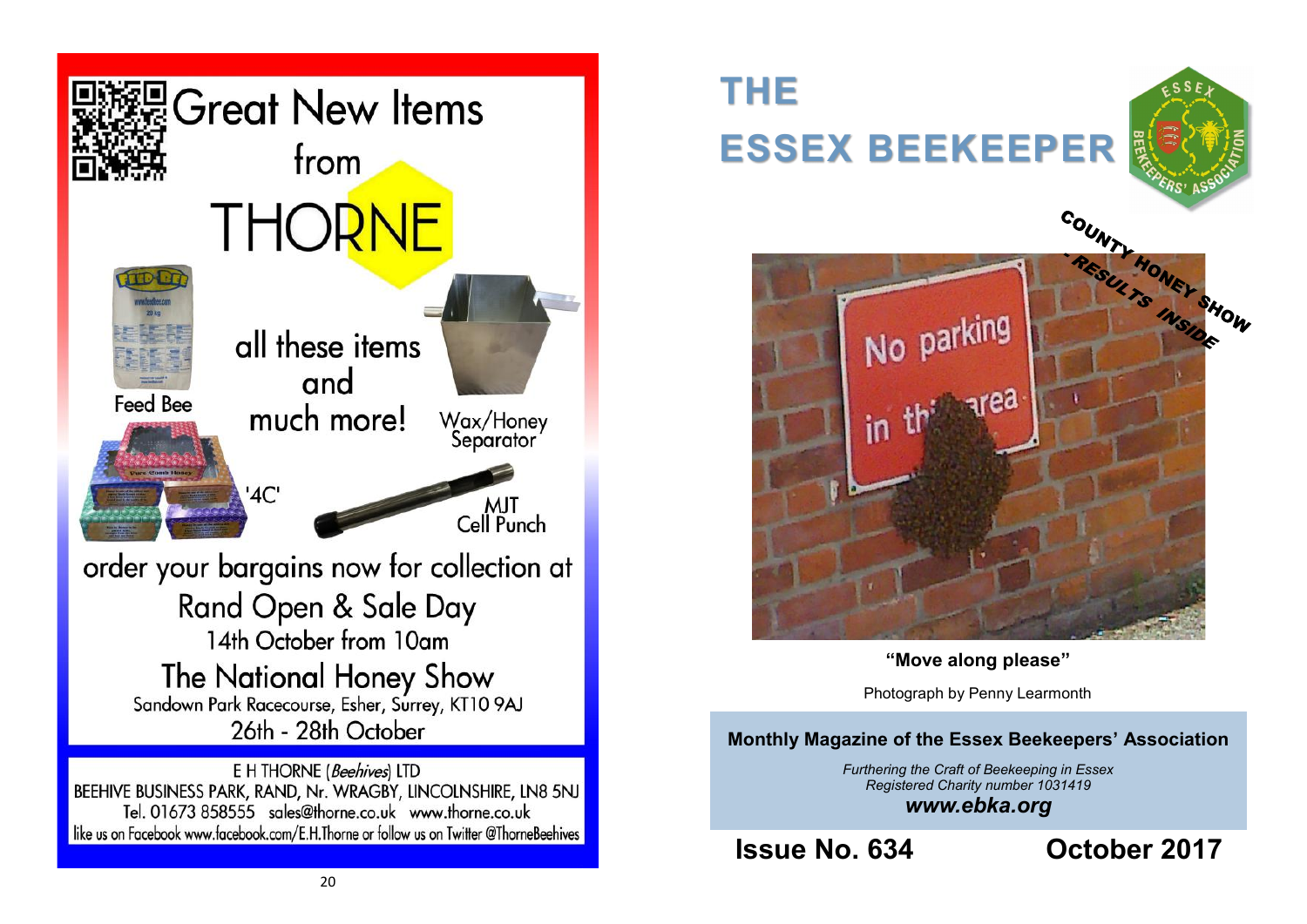|               | Divisional Meetings Diary dates for October & November 2017 |                               |                                                                                                                                 |  |  |  |  |
|---------------|-------------------------------------------------------------|-------------------------------|---------------------------------------------------------------------------------------------------------------------------------|--|--|--|--|
| 5 Oct         | Thursday<br>8.00pm                                          | <b>Harlow</b>                 | Kings Church, Red Willow, Harlow CM19 5PA                                                                                       |  |  |  |  |
| 5 Oct         | Thursday<br>8.00pm                                          | <b>Romford</b>                | 'Plants & Bees' - Darren Lerigo.<br>Chadwick Hall,<br>Main Road, Gidea Park RM2 5EL                                             |  |  |  |  |
| 14 Oct        | Saturday<br>6.00pm                                          | <b>Romford</b>                | Divisional Honey Show & Harvest Supper.<br>The Ascension Church, Collier Row RM5 2BA                                            |  |  |  |  |
| 16 Oct        | Monday<br>7.30pm                                            | <b>Chelmsford</b>             | 'Flow Hives and Top Bar Hives - Rita Wilson and<br>Peter Aldridge.<br>The<br>Link,<br>Rainsford<br>Road,<br>Chelmsford CM1      |  |  |  |  |
| 18 Oct        | Wed<br>7.30pm                                               | Dengie 100<br>& Maldon        | 'Mistakes made over the Winter' - Eric Beaumont.<br>The Oakhouse, High St, Maldon CM9 5PR                                       |  |  |  |  |
| 19 Oct        | Thursday<br>7.30pm                                          | Epping<br><b>Forest</b>       | <b>Practical Tips</b> '- moving hives, etc.<br>Chingford<br><b>Horticultural Hall</b>                                           |  |  |  |  |
| <b>21 Oct</b> | <b>Saturday</b><br>9.30am                                   | <b>County</b><br><b>Event</b> | Annual<br><b>Conference</b> - 'Future Challenges and<br>Opportunities' Holiday Inn, Eight Ash Green, CO6<br>3QL                 |  |  |  |  |
| <b>25 Oct</b> | Wed<br>7.30pm                                               | Southend                      | Divisional Honey Show - WI Hall, Bellingham Lane,<br>Rayleigh, SS6 7ED                                                          |  |  |  |  |
| <b>26 Oct</b> | Thursday<br>7.30pm                                          | <b>Colchester</b>             | 'Great Tilkey Honey' - talk by Michael Coe.<br>Langham Community Centre, School Rd CO4 5PA                                      |  |  |  |  |
| <b>29 Oct</b> | Sunday<br>2.00pm                                            | <b>Braintree</b>              | Divisional Honey Show - White Notley Village Hall,<br>The Street, White Notley CM8 1RH                                          |  |  |  |  |
| 2 Nov         | Thursday<br>8.00pm                                          | <b>Harlow</b>                 | Tba & Winter programme discussions. Kings Church,<br>Red Willow, Harlow CM19 5PA                                                |  |  |  |  |
| 2 Nov         | Thursday<br>8.00pm                                          | <b>Romford</b>                | Chadwick Hall, Main Road, Gidea Park RM2 5EL                                                                                    |  |  |  |  |
| 13 Nov        | Monday<br>7.30pm                                            | <b>Saffron</b><br>Walden      | Talk by Arthur Davey, Master of the Worshipful<br><b>Company of Wax Chandlers.</b> Thaxted Day Centre,<br>Vicarage Lane CM6 2RL |  |  |  |  |
| 15 Nov        | Wed<br>7.0pm                                                | Dengie 100<br>& Maldon        | 'What do we do?' - Alan Hart, Bee Farmers' Assoc.<br>The Oakhouse, High St, Maldon CM9 5PR                                      |  |  |  |  |
| 16 Nov        | Thursday<br>7.30pm                                          | Epping<br>Forest              | tba                                                                                                                             |  |  |  |  |
| 18 Nov        | Saturday<br>9.00am                                          | <b>Saffron</b><br>Walden      | 'Bee Improvement for All' - Sewards End Village<br>Hall, CB10 2LG - see Notice on page 18                                       |  |  |  |  |
| 20 Nov        | Monday<br>7.30pm                                            | <b>Chelmsford</b>             | <b>Chelmsford Environmental Strategy - The Link,</b><br>Rainsford Road, Chelmsford CM1                                          |  |  |  |  |

### **Who's who and how to contact them**

**President of EBKA** Pat Allen Hon CLM

#### **Trustees:**

**Chairman**: *Ian Nichols* 17 Dyers Hall Road, Leytonstone, London E11 4AD email ian@iannichols.demon.co.uk tel. 0208 558 4733 / 07980 299 638 **Secretary**: *Michael Webb* 19 Ingrebourne Gardens, Upminster, Essex RM14 1BQ email gsecebka@virginmedia.com tel. 01708 250 606 / 07712 490 511 **Treasurer**: *Tom Keeper* 24 Purbeck Road, Hornchurch RM11 1NA

| <b>Braintree</b>        | <b>Stuart Mitson</b>   | stuart.mitson@btinternet.com    |
|-------------------------|------------------------|---------------------------------|
| Chelmsford              | Peter Aldridge         | phaldridge@btinternet.com       |
| Colchester              | <b>Tom Geddes</b>      | tom.geddes@btinternet.com       |
| Dengie Hundred & Maldon | Mark Hallows           | trustee@dmbka.org.uk            |
| Epping Forest           | Don McHale             | donaldmchale@gmail.com          |
| Harlow                  | <b>Martin Cavalier</b> | cavalier@btinternet.com         |
| Romford                 | <b>Paul Wiltshire</b>  | paul.g.wiltshire@btinternet.com |
| Saffron Walden          | Vanessa Wilkinson      | vwilkinson27@hotmail.com        |
| Southend                | Chad Colby-Blake       | chadlyboy@blueyonder.co.uk      |

#### **Divisional Contacts:**

**Braintree**: Jan French 07725 166 609 **Chelmsford**: James Curtis 07940 757 831 **Colchester**: Morag Chase 01206 522 576 **D.H. & Maldon**: Carlie Mayes 07979 862 952 **Harlow**: Nick Holmes 07730 735 752 **Epping Forest**: Robin Harman 07971 237 312 **Romford:** Pat Allen 01708 220 897 **Saffron Walden**: Vanessa Wilkinson 01799 542 337 **Southend**: Pat Holden 01702 477 592 **EBKA Education Secretary:** Jane Ridler Old Barn House, 36 Walden Road, Sewards End, Saffron Walden, Essex CB10 2LF 01799 218 023 jane.ridler@uwclub.net **EBKA Examinations Secretary:** Pat Allen , 8 Franks Cottages, St Mary's Lane, Upminster, Essex RM14 3NU *The Essex Beekeeper* **Magazine: Editor**: Jean Smye, email: jsmye@sky.com tel. 07731 856 361 **Advertising**: Jean Smye email: jsmye@sky.com tel. 07731 856 361 **Mailing Secretary:** Michael Elliott email: michaelelliott55@sky.com **Web site**: Nick Holmes email: webmaster@essexbeekeepers.com **Printed by Streamset, 12 Rose Way, Purdeys Industrial Estate, Rochford, Essex SS4 1LY Regional Bee Inspectors for EBKA Region:** Epping Forest and Romford Divisions (excluding Brentwood): Diane Steele diane.steele@fera.gsi.gov.uk tel. All other Divisions: Keith Morgan keith.morgan@fera.gsi.gov.uk tel. 01485 520 838 or 07919 004 215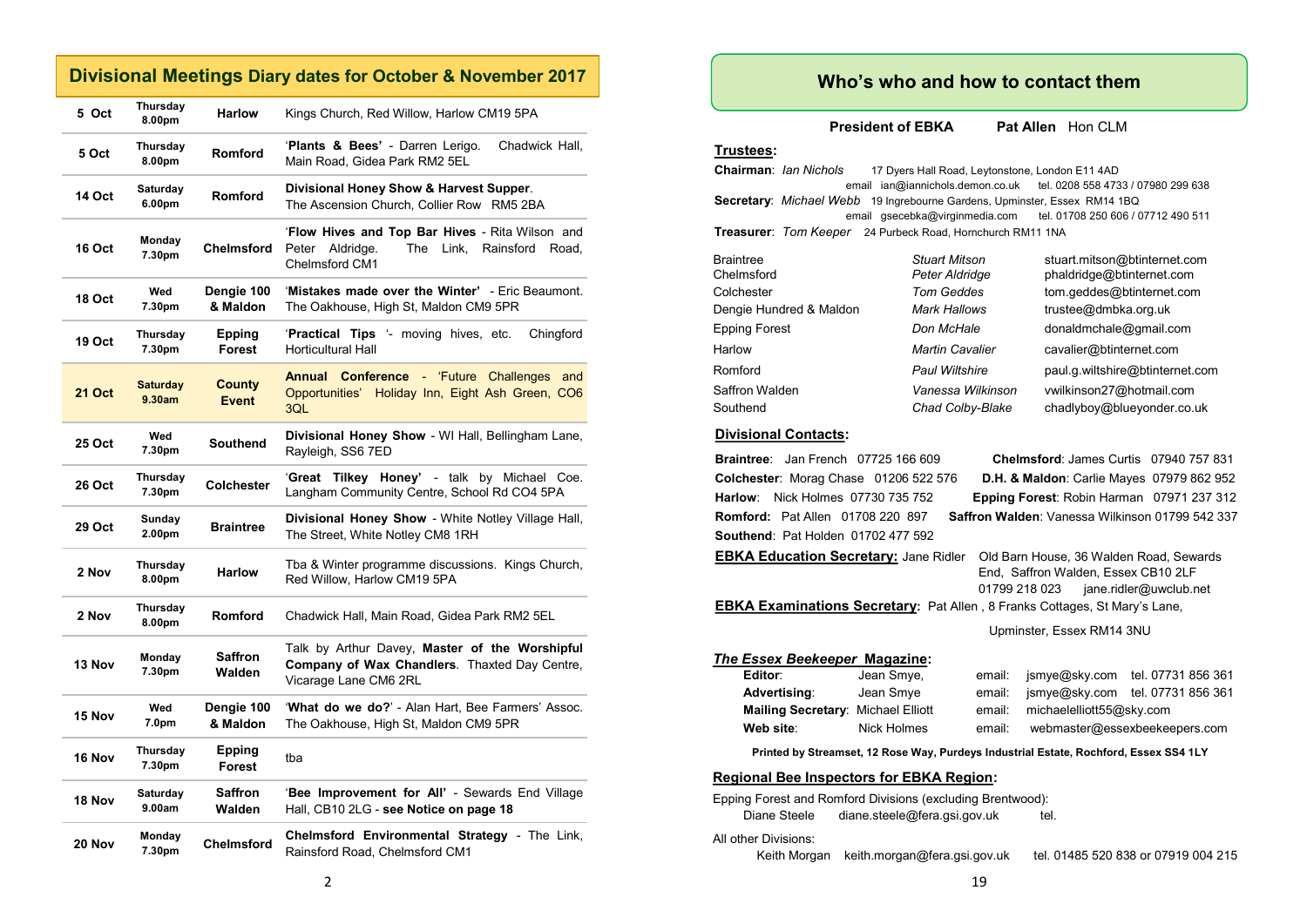### **Saffron Walden BKA**

with **BIBBA** 

Bee Improvement and Bee Breeders Association

## are organising

## Bee Improvement for All

## with **Roger Patterson**

## **Saturday 18 November 2017**

9 am to 4.30 pm

#### *Cost: £ 12.50 to include tea/coffee*

**'Bee Improvement For All'** is a one day course that is designed to help beekeepers use opportunities to improve their bees, as well as giving information to those who wish to raise more queens. Some speakers and books don't serve the beekeeper with a few colonies very well, as they often use methods that are beyond the needs of the ordinary beekeeper. This course will help and encourage beekeepers of all abilities to improve their bees, using simple techniques without the need for specialist equipment.

There will be plenty of information on colony management, with emphasis on understanding what is happening inside colonies and keeping things simple. This course will help beekeepers to rear their own queens from good local stock that are survivors, rather than using imported queens that may introduce pests and diseases and may not suit our unpredictable climate.

 *Please bring your own lunch.*

*Booking and enquiries -*

*Swbka.info@gmail.com*



|                                                   |                  |                  | <b>More Divisional meetings </b>                                                                                               |
|---------------------------------------------------|------------------|------------------|--------------------------------------------------------------------------------------------------------------------------------|
| 22 Nov                                            | Wed<br>7.30pm    | Southend         | <b>AGM</b> - WI Hall, Bellingham Lane, Rayleigh, SS6 7ED                                                                       |
| Thursday<br>23 Nov<br><b>Colchester</b><br>7.30pm |                  |                  | 'Microscopy' - Langham Community Centre, School<br><b>Rd CO4 5PA</b>                                                           |
| 24 Nov                                            | Friday<br>8.00pm | <b>Braintree</b> | 'Eat Natural' - Their products and beekeeping<br>cam-<br>paign. White Notley Village Hall, The Street, White<br>Notley CM8 1RH |

## **BBKA MODULE STUDY GROUPS**

## **& MODULE 2 TRAINING DAY**

**2017-18**



If you are interested in joining the Module Study Groups or Module 2 Training Day please email me:

[jane.ridler@uwclub.net](mailto:jane.ridler@uwclub.net) EBKA Education Secretary.

**The Study Groups** will be held in October/November, evenings tbc, in Great Dunmow, and will cover Module 1 (Honey Bee Management) and Module 5 (Honey Bee Biology) in preparation for  $11<sup>th</sup>$  November exams.

**The Module 2 Training Day** (Honey Bee Products & Forage) will take place in January at Writtle University on a weekend day in January 2018.

Knowledge and experience up to the Basic Assessment will be assumed but only required if you are actually sitting the exams.

More details later, depending on response.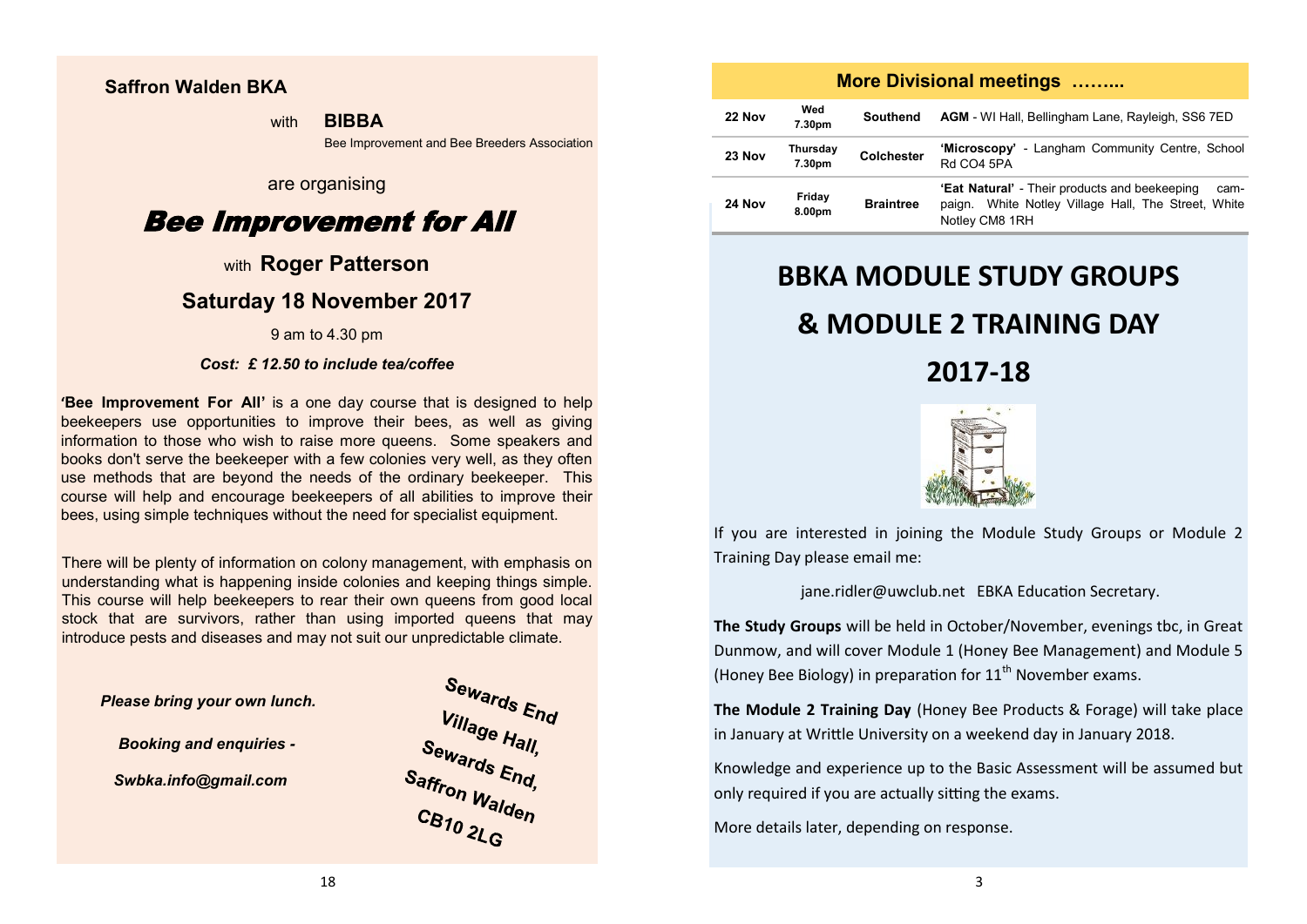## **EBKA 2017 Annual Conference**

Hosted by Colchester Division

**Saturday, 21ST October 2017, 9.30am – 4.30pm**

Venue: Holiday Inn, Abbots Lane, Eight Ash Green, Colchester, CO6 3QL (just off the A12)

**Ticket Price £25, includes buffet lunch (vegetarian options)**

> Cheques payable to '*Essex Beekeepers' Association Colchester Division '*

**Send with your contact details to** 

**The Treasurer, Crabtrees, Paynes Lane, Little Bromley, Manningtree, Essex, CO11 2PJ**

**There will also be trade stands and an excellent raffle**

## **The Bee Shed**

**Approved**  *N***ational**  *B***ee**  *S***upplies Stockist and Distributor** A Range of Frames and Foundation Hives and Hive Parts, Tools and Equipment Open by Appointment: Please call Wendy on **07764 609 803** or Email: [beeshed@btinternet.com](mailto:beeshed@btinternet.com) **f** The Bee Shed Stock **Meepshole, Great Prestons Lane,** 

**Stock, Essex CM4 9RL**

# STILL A FEW TICKETS LEFT DON'T DELAY, BOOK TODAY

| Award                                    | Classes        | For                                                                                  | Winner          | <b>Division</b>  |
|------------------------------------------|----------------|--------------------------------------------------------------------------------------|-----------------|------------------|
| W.B.C. Cup                               | 23, 24, & 29   | Biscuits, sandwich and fudge                                                         | M Barke         | Harlow           |
| Devall Award                             | 1 to 41        | Novice gaining highest total number of<br>and an award in classes 19 to 21<br>points | M McCulloch     | Southend         |
| Essex Chronicle Cup                      | 38             | Twelve jars of clear honey                                                           | M Barke         | Harlow           |
| Chelmsford Wine Circle<br>Marconi Trophy | $\overline{4}$ | Best bottle of sweet mead                                                            | G Furnell       | Romford          |
| Alf Gunn Jubilee Shield                  | 44 & 45        | Best bottle of metheglin                                                             | M Barke         | Harlow           |
| Walden Wine Shield                       | 42 & 43        | Best bottle of melomel                                                               | <b>J</b> French | <b>Braintree</b> |
| G A Taylor Mazer                         | 15             | Best bottle of dry mead                                                              | J McNeil        | Romford          |
| Archie Horton Award                      | 35 & 36        | Most points in candles classes                                                       | PF Abbott       | Southend         |
| B.B.K.A. Blue Ribbon                     |                | Best exhibit in the show                                                             | M Clay          | Chelmsford       |
| National Honey Show ticket               | $19 - 21$      | Best in the Novice classes                                                           | S Frazer        | Harlow           |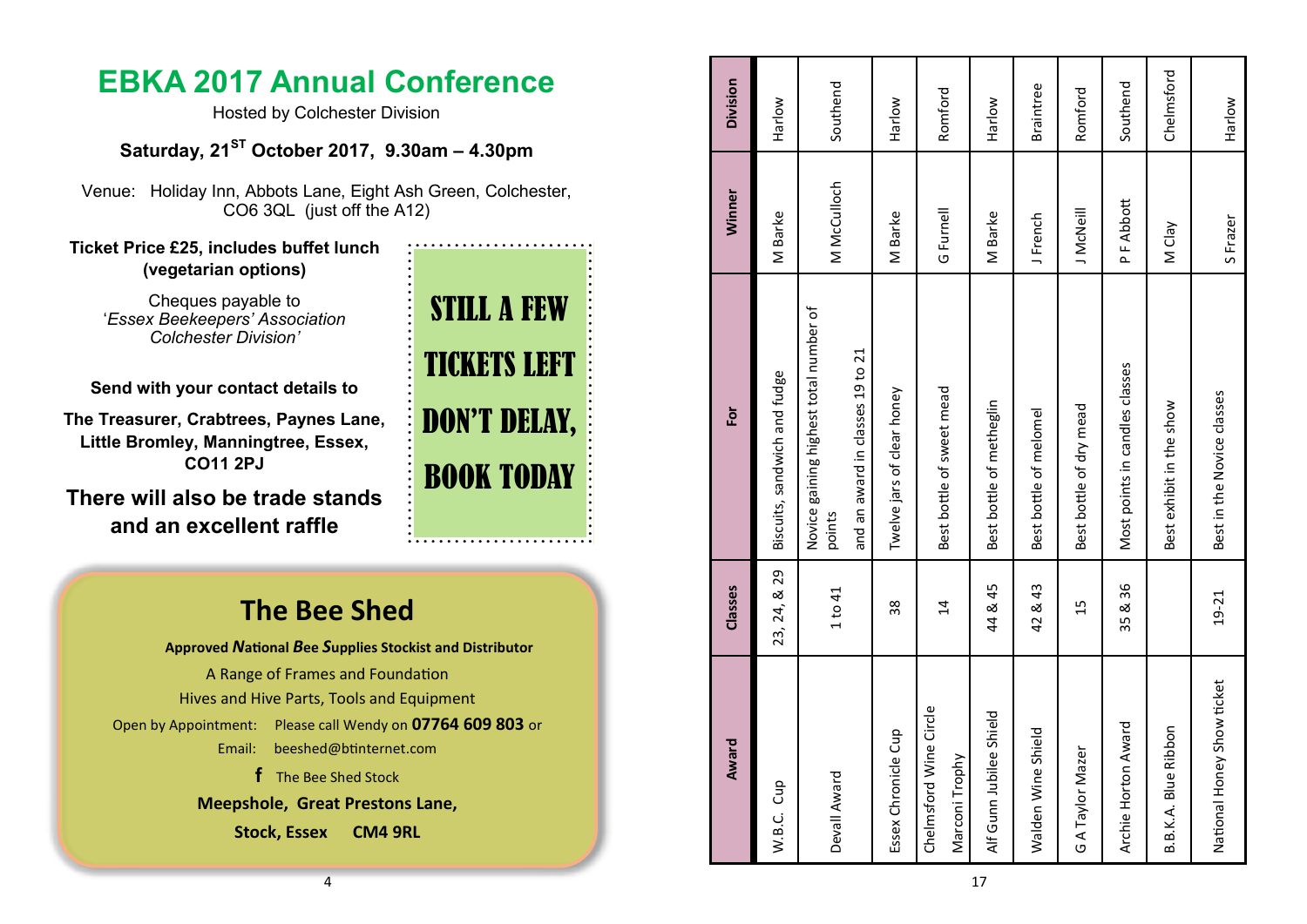| Award                     | Classes                   | For                                                                | Winner      | Division         |
|---------------------------|---------------------------|--------------------------------------------------------------------|-------------|------------------|
| Burt Challenge Cup        | 11A & 11B                 | Best container of cut comb honey                                   | J French    | <b>Braintree</b> |
| Cowan Vase                | 1&4                       | Section                                                            | PF Abbott   | Southend         |
| Dearman Cup               | 39                        | Twelve Jars of crystallised or soft set hon-<br>ěγ                 | Not awarded |                  |
| Ford Trophy               | 2, 3, 6, 7, 8<br>9,10 &12 | Most points in extracted honey classes                             | P Hughes    | Chelmsford       |
| Horton Cake Cup and Knife | 22 & 26                   | Best honey fruit cake                                              | P Hughes    | Chelmsford       |
| Mallinson Cup             | 35 & 36                   | Best exhibit of cast and uncast candles                            | PF Abbott   | Southend         |
| Ongar Cup                 | Ь٥                        | Frame of extractable honey                                         | M Barke     | Harlow           |
| President's Cup           |                           | Division gaining highest total number of<br>points in all classes  | Harlow      |                  |
| Holmes Cup                |                           | Exhibitor gaining highest total number of<br>points in all classes | M Barke     | Harlow           |
| Tidswell Challenge Bowl   | 1 to 12                   | Most points in all honey classes                                   | PF Abbott   | Southend         |
| Jersey Cup                | 13 & 21                   | Best cake of beeswax                                               | M Barke     | Harlow           |
|                           |                           |                                                                    |             |                  |

## **An unnecessary demise**

Penny Learmonth - Saffron Walden Division

I want to share with you the deeply sad saga of an amazing wild colony that David and I were called out to. Unfortunately, the outcome gave rise to supressed fury and tears (on my part).

These bees were content in a hedge and obviously had been there for months (maybe up to a year). Then a passer -by was stung and David and I were sent for by the owner of the hedge. It was a truly amazing phenomenon. At least two feet in all three directions, with brood and stores in perfect order. We realised that this was going to be a serious weight and we needed to think about how best to deal with it – and to get in some extra hands and muscles. We went home and phoned Robert and Douglas Pickford who we knew would be resourceful, strong and would have a big enough receptacle to transport them. They were unable to come until the next day so we agreed to meet them on site the following afternoon.



Arriving there, Douglas was seen pacing along the hedge. *"You can 't miss them"* I called out. But, like the Marie Celeste, there was nothing there – not a single bee, not a drop of wax. The previous day there had been a rare, free hanging colony which had been present for a long time.

A person appeared from a nearby house – a bit cross and defensive. *"The pest man said 'They was wasps',"* was all that was said. It was evident that an unscrupulous operator had taken a flame thrower to whole colony.

I found it heart breaking. What was gone was gone. We might never have successfully rehoused the bees but it would have been worth the try, and we would have had a rare example of a magnificent natural structure.

Clearly, there are some unscrupulous people who are willing to name an insect as anything they like and thus destroy them without remorse.

The moral: If it is possible, act at once.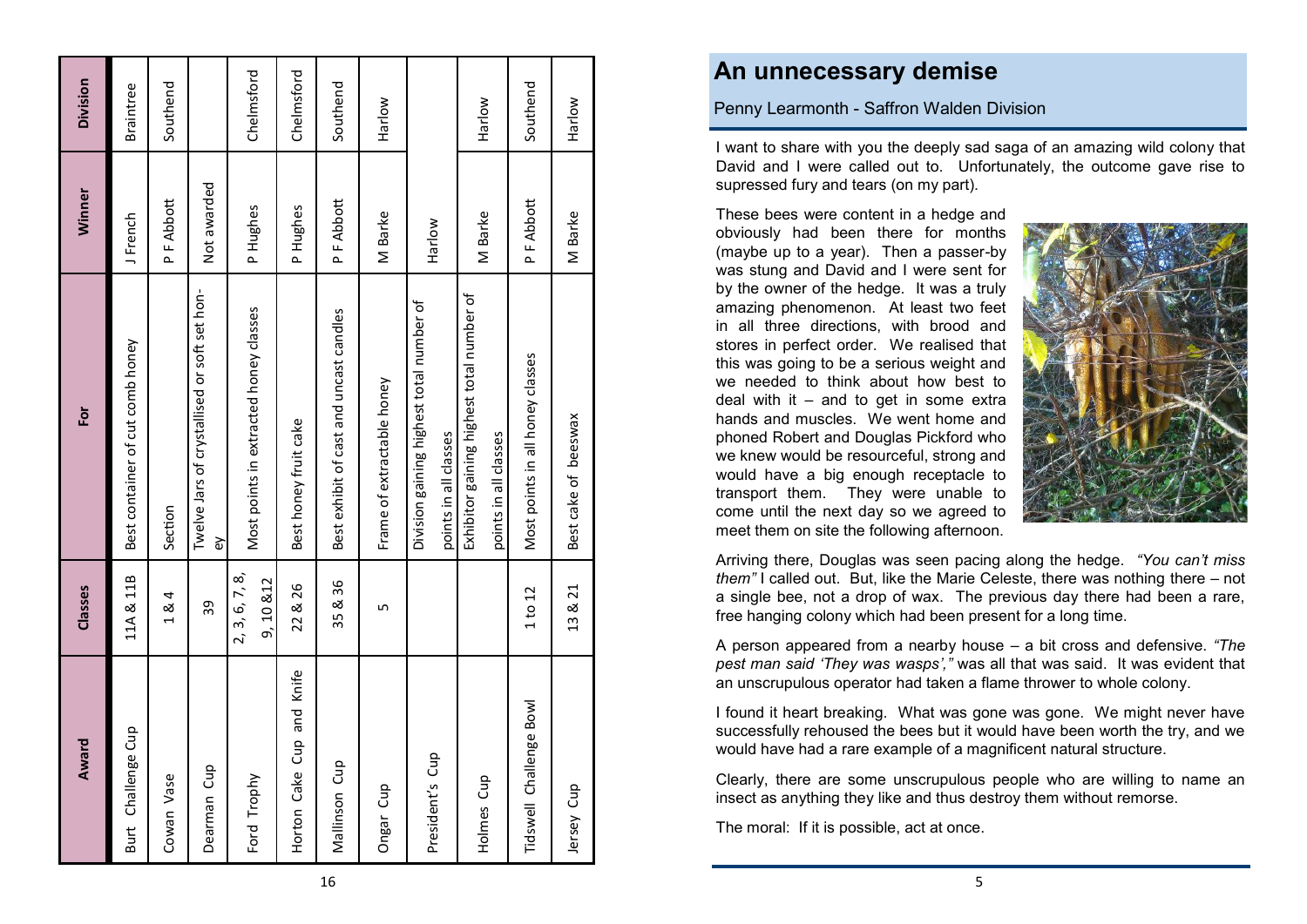## **Feeding bees for the winter**

#### **John Everett -** Master Beekeeper (courtesy of *eBees* )

There are three main things in the honeybee diet:

**Pollen** is their source of protein needed to feed larvae and develop some glands in the adult. (There is little or no pollen available in the heart of winter and bees could not forage for it, if it is cold.)

**Water** is necessary to dissolve sugar (honey) in the bodies of adult bees. Bees can use condensation in hives in the winter but also visit dirty water sources like damp seed trays, septic tank overflows, slurry pit seepage and the like ignoring the nice clean water you put out for them. My guess is the bees need mineral salts from the dirty water.

**Sugars** are the main food needed by adult bees. These provide them with energy to keep warm and helps them move. European honey bees have evolved to store large reserves of sugar (honey) in the spring and summer to be able to use it when the weather is poor.

Having 'stolen' their honey in the summer we have to feed sugar to the bees so they can survive the winter. Feeding excess sugar solution in the autumn is the best way of giving them enough food to survive until the spring. Your bees will digest the sucrose in supermarket sugar, evaporate the solution and store it in the same way that they store honey.

In the late summer/autumn if bees do not consume sugar syrup quickly, suspect that the colony might have a queen problem. Bees will ignore sugar syrup when the weather is cold so you will have to use fondant or candy.

Both are much more expensive than supermarket sugar — but cheaper than bees dead from starvation.

I make my own candy like this:

6lb supermarket sugar (sucrose) ½ pint water Teaspoon of an acid like citric acid, tartaric acid or vinegar.

(The acid helps convert the sucrose to glucose and fructose that the bees would have to do during digestion.)

| <b>Class</b> | <b>Description</b>                        | <b>Position</b> | <b>Winner</b>          | <b>Division</b>   |
|--------------|-------------------------------------------|-----------------|------------------------|-------------------|
|              |                                           | 1st             | <b>Pam Hughes</b>      | <b>Chelmsford</b> |
|              | One colour                                | 2 <sub>nd</sub> | Sheldon Cooper         | DH & Maldon       |
| 41           | photograph                                | 3rd             | Alexandra Tidmas       | Harlow            |
|              | related to<br>beekeeping,                 | <b>VHC</b>      | <b>Helen Hardwicke</b> | Chelmsford        |
|              | unmounted                                 | НC              | Paul Abbott            | Southend          |
|              |                                           | C               | Victoria Tidmas        | Harlow            |
| 42           | One bottle of<br>sweet melomel            | 2nd             | <b>Richard Alabone</b> | Chelmsford        |
| 43           | One bottle of                             | 1st             | <b>Janet French</b>    | <b>Braintree</b>  |
|              | dry melomel                               | 3rd             | <b>Richard Alabone</b> | Chelmsford        |
| 44           | One bottle of<br>sweet metheglin          | 1st             | <b>Mike Barke</b>      | <b>Harlow</b>     |
| 45           | One bottle of dry<br>metheglin            | 1st             | <b>Mike Barke</b>      | <b>Harlow</b>     |
|              |                                           | 1st             | <b>Mike Barke</b>      | <b>Harlow</b>     |
| 46           |                                           | 2nd             | <b>Pauline Tidmas</b>  | Harlow            |
| Honey label  | 3rd                                       | Paul Abbott     | Southend               |                   |
|              |                                           | <b>VHC</b>      | Jim McNeill            | Romford           |
| 47           | Pair of<br>coloured bees-                 | 1st             | <b>Jim McNeill</b>     | Romford           |
|              | wax candles                               | 2nd             | Paul Abbott            | Southend          |
| 48           | Two rolled bees-<br>wax Candles<br>Junior |                 | No awards              |                   |
|              |                                           | 1st             | John Ferguson          | D H & Maldon      |
|              |                                           | 2nd             | Mike Barke             | Harlow            |
|              |                                           | 3rd             | Jim McNeill            | Romford           |
| 49           | Beeswax polish                            | <b>VHC</b>      | Janet French           | <b>Braintree</b>  |
|              |                                           | нc              | Kate Tuerena           | DH & Maldon       |
|              |                                           | C               | Carlie Mayes           | DH & Maldon       |
|              |                                           | 1st             | <b>Helen Hardwicke</b> | <b>Chelmsford</b> |
|              |                                           | 2 <sub>nd</sub> | <b>Susan Andrews</b>   | Romford           |
| 50           | <b>Vase of flowers</b>                    | 3rd             | Pam Hughes             | Chelmsford        |
|              |                                           | <b>VHC</b>      | Mike Barke             | Harlow            |
|              |                                           | 1st             | Romford                | Romford           |
| 51           | <b>Divisional</b>                         | 2nd             | DH & Maldon            | DH & Maldon       |
|              | Garden                                    | 3rd             | Harlow                 | Harlow            |
|              |                                           | <b>VHC</b>      | Southend               | Southend          |
| 52           | <b>Needlework</b>                         | 1st             | <b>Margaret Dixon</b>  | DH & Maldon       |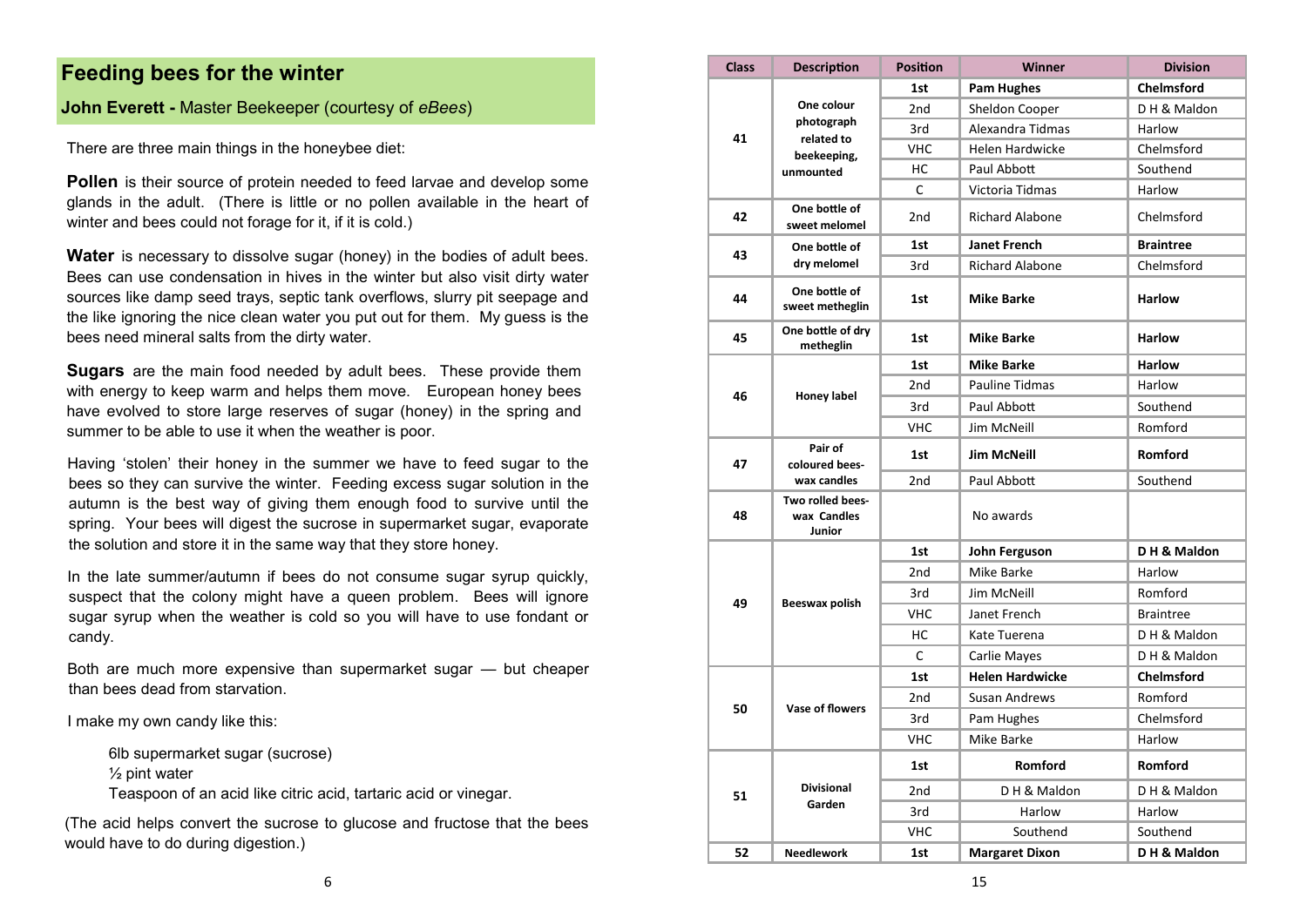| <b>Class</b> | <b>Description</b>                                            | <b>Position</b> | Winner                  | <b>Division</b>   |
|--------------|---------------------------------------------------------------|-----------------|-------------------------|-------------------|
| 32           | Junior class.<br>A poster about<br><b>Beekeeping</b>          | 1st             | <b>Finlay Phimister</b> | DH & Maldon       |
| 33           | <b>Divisional</b>                                             | 2 <sub>nd</sub> | Southend                |                   |
|              | composite class.                                              | 3rd             | DH & Maldon             |                   |
| 34           | A decorative<br>display of<br>honey products                  |                 | No awards               |                   |
|              |                                                               | 1st             | Paul Abbott             | Southend          |
|              |                                                               | 2 <sub>nd</sub> | M. R. Wilson            | Southend          |
| 35           | A pair of<br>beeswax                                          | 3rd             | <b>Jim McNeill</b>      | Romford           |
|              | candles,<br>cast in a mould                                   | <b>VHC</b>      | <b>Walter Gee</b>       | Chelmsford        |
|              |                                                               | НC              | Mary McCulloch          | Southend          |
|              |                                                               | C               | <b>Gary Furnell</b>     | Romford           |
| 36           | A pair of<br>beeswax                                          | 2 <sub>nd</sub> | Paul Abbott             | Southend          |
|              | candles, not cast<br>in a mould                               | 3rd             | Jim McNeill             | Romford           |
|              | A practical                                                   | 1st             | <b>Jim Rushbrook</b>    | <b>Chelmsford</b> |
| 37           | invention related                                             | 2 <sub>nd</sub> | D Burge                 | DH & Maldon       |
|              | to beekeeping                                                 | 3rd             | Mike Barke              | Harlow            |
|              | Twelve 454gm                                                  | 1st             | <b>Mike Barke</b>       | <b>Harlow</b>     |
|              | jars of                                                       | 2 <sub>nd</sub> | <b>Gary Furnell</b>     | Romford           |
| 38           | clear honey,<br>all one colour,                               | 3rd             | Pauline Tidmas          | Harlow            |
|              | labelled.                                                     | <b>VHC</b>      | David Tidmas            | Harlow            |
| 39           | Twelve 454gm<br>jars of<br>crystallised or<br>soft set honey, |                 | No awards               |                   |
| 40           | Junior class.<br>One colour pho-<br>tograph<br>related to     | 2nd             | Alexis O'Connor         | DH & Maldon       |

- Bring to the boil and continue heating until the boiling solution reaches Softball: 114/115°C (238/240°F).
- Place pan in cold water and stir like mad as small crystals form.
- As it thickens and appears milky, pour into a suitable container like a plastic margarine container.
- When cold place directly on the top of the cluster. [Some put insulation over the candy so the bees can warm it.]

It is a slow process and it is much easier to feed well in the autumn.

If you overheat the syrup you will end up with toffee and the solution will not crystallise — experience speaks!

Some may be concerned that the acid (there to speed up the hydrolysis of the sucrose to glucose and fructose) could harm the bees — BUT the reaction will work if you boil sucrose solution, so you could achieve the same end products by using more water and boiling for longer. With more water, the water needs to evaporate longer to get the temperature up to 114°C (238°F). This gives the sucrose longer to react and hence more time to turn to the end products. It is much easier to lower the pH.

#### **PETER DALBY - PEBADALE APIARIES**

For all your beekeeping and apitherapy supplies

**Large Stock held - all year round**

*Competitive prices; any item not stocked to special order*

**37 Cecil Road, Cheshunt, Hertfordshire EN8 8TN**

**Tel: 01992 622645 Email: pebadalebees@btinternet.com**

**Open Mon - Sat** Telephone before calling

**(any reasonable time)**

**CLOSED SUNDAY Agent for E H Thorne and Northern Bee Books**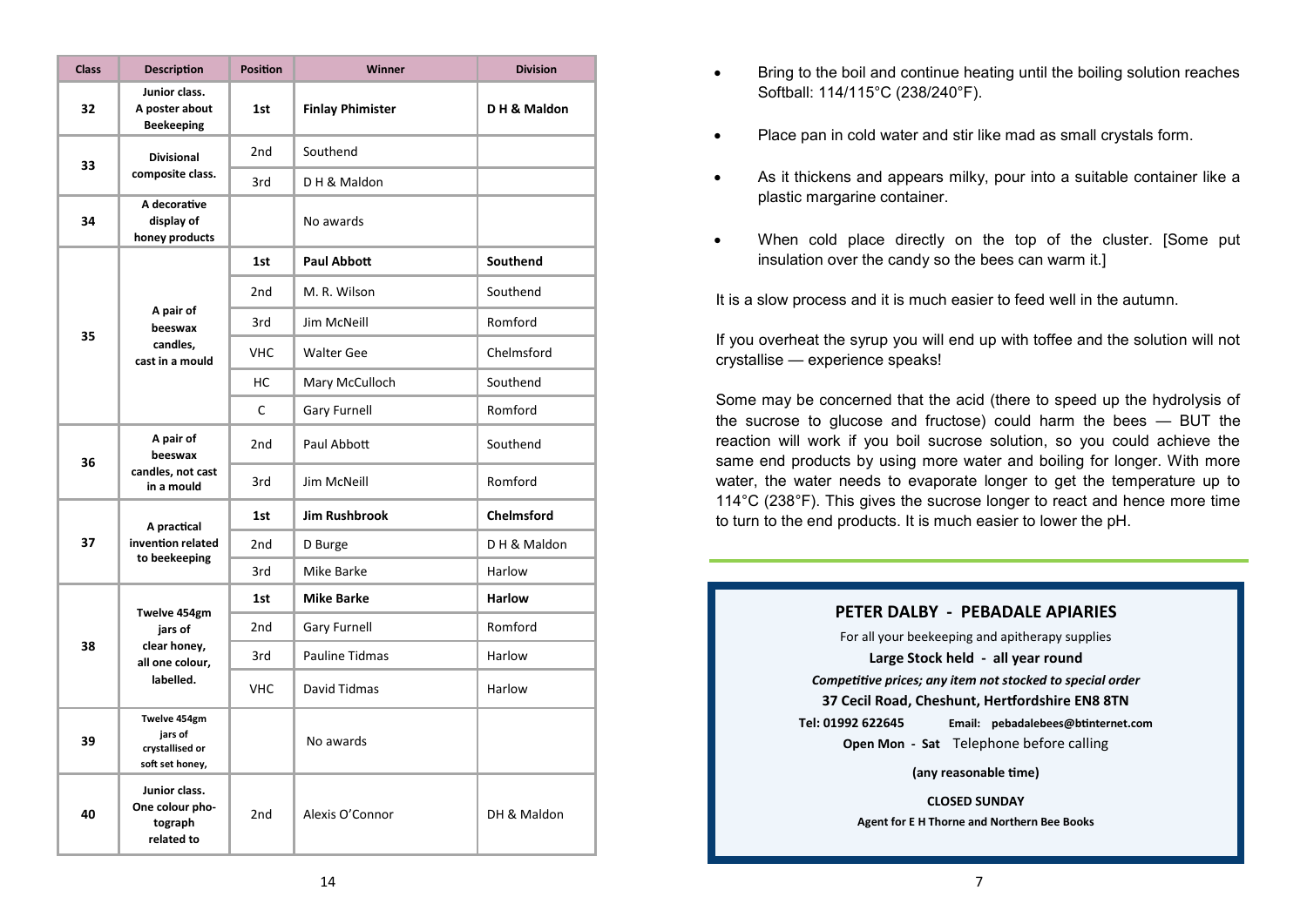## **COUNTY HONEY SHOW 2017 RESULTS & PRIZE WINNERS**

| <b>Class</b> | <b>Description</b>                                                                                                                                         | <b>Position</b> | <b>Winner</b>                    | <b>Division</b>   |
|--------------|------------------------------------------------------------------------------------------------------------------------------------------------------------|-----------------|----------------------------------|-------------------|
| 1            | One section of<br>comb honey<br>(Gift)                                                                                                                     | 1st             | Paul Abbott                      | Southend          |
|              |                                                                                                                                                            | 1st             | Janet Pratt                      | <b>Chelmsford</b> |
|              | One jar of<br>clear honey<br>(Gift)                                                                                                                        | 2 <sub>nd</sub> | Pauline Tidmas                   | Harlow            |
| 2            |                                                                                                                                                            | 3rd             | Mike Barke                       | Harlow            |
|              |                                                                                                                                                            | <b>VHC</b>      | David Tidmas                     | Harlow            |
|              |                                                                                                                                                            | НC              | Jim Rushbrook                    | Chelmsford        |
|              |                                                                                                                                                            | C               | Angela Mander                    | Romford           |
| 3            | One jar of<br><b>Crystallised honey</b><br>(Gift)                                                                                                          | 2nd             | Pam Hughes                       | Chelmsford        |
| 4            | One pair of comb<br>honey sections                                                                                                                         | 2nd             | Paul Abbott                      | Southend          |
|              | One frame of<br><b>Extractable honey</b><br>Two jars of<br>light clear honey<br>Two jars of<br>medium clear<br>honey<br>Two jars of<br>dark clear<br>honey | 1st             | <b>Mike Barke</b>                | <b>Harlow</b>     |
|              |                                                                                                                                                            | 2 <sub>nd</sub> | Sabina Barke                     | Harlow            |
| 5            |                                                                                                                                                            | 3rd             | Mary McCulloch                   | Southend          |
|              |                                                                                                                                                            | <b>VHC</b>      | Mr Wisbey                        | Chelmsford        |
|              |                                                                                                                                                            | HC              | Paul Abbott                      | Southend          |
|              |                                                                                                                                                            | 1st             | <b>David Tidmas</b>              | <b>Harlow</b>     |
|              |                                                                                                                                                            | 2 <sub>nd</sub> | Sabina Barke                     | Harlow            |
| 6            |                                                                                                                                                            | 3rd             | Val Jepps                        | Harlow            |
|              |                                                                                                                                                            | <b>VHC</b>      | Pauline Tidmas                   | Harlow            |
|              |                                                                                                                                                            | HC              | Jim Rushbrook                    | Chelmsford        |
|              |                                                                                                                                                            | C               | <b>Gary Furnell</b>              | Romford           |
|              |                                                                                                                                                            | 1st             | <b>Brian Greenland</b>           | <b>Braintree</b>  |
|              |                                                                                                                                                            | 2 <sub>nd</sub> | Victoria Tidmas                  | Harlow            |
| 7            |                                                                                                                                                            | 3rd             | Sabina Barke                     | Harlow            |
|              |                                                                                                                                                            | <b>VHC</b>      | Mike Barke                       | Harlow            |
|              |                                                                                                                                                            | НC              | <b>Pauline Tidmas</b>            | Harlow            |
|              |                                                                                                                                                            | C               | David Tidmas                     | Harlow            |
|              |                                                                                                                                                            | 1st             | <b>Margaret Clay</b>             | <b>Chelmsford</b> |
| 8            |                                                                                                                                                            |                 | + Blue Ribbon for 'Best in Show' |                   |
|              |                                                                                                                                                            | 2nd             | Jim Rushbrook                    | Chelmsford        |

| <b>Class</b> | <b>Description</b>                        | <b>Position</b> | Winner                 | <b>Division</b> |
|--------------|-------------------------------------------|-----------------|------------------------|-----------------|
|              |                                           | 1st             | M. R. Wilson           | Southend        |
|              |                                           | 2 <sub>nd</sub> | Sabina Barke           | Harlow          |
| 25           | Four apricot<br>and                       | 3rd             | Mike Barke             | Harlow          |
|              | honey scones                              | <b>VHC</b>      | Pam Hughes             | Chelmsford      |
|              |                                           | HC              | Helen Hardwicke        | Chelmsford      |
|              |                                           | C               | <b>Susan Andrews</b>   | Romford         |
| 26           | Junior class.<br>One honey<br>fruit cake  |                 | No awards              |                 |
| 27           | Junior class.<br>Six honey<br>nut cookies |                 | No awards              |                 |
| 28           | Junior class.<br>One honey<br>sandwich    |                 | No awards              |                 |
|              |                                           | 1st             | <b>Jim McNeill</b>     | Romford         |
|              | Six pieces of<br>honey fudge              | 2 <sub>nd</sub> | <b>Helen Hardwicke</b> | Chelmsford      |
| 29           |                                           | 3rd             | Margaret Dixon         | DH & Maldon     |
|              |                                           | <b>VHC</b>      | Mike Barke             | Harlow          |
|              |                                           | HC              | Pam Hughes             | Chelmsford      |
|              |                                           | C               | Val Jepps              | Harlow          |
|              |                                           | 1st             | <b>Margaret Dixon</b>  | DH & Maldon     |
|              |                                           | 2 <sub>nd</sub> | Jim McNeill            | Romford         |
|              | Six pieces of                             | 3rd             | Mike Barke             | Harlow          |
| 30           | honey toffee                              | <b>VHC</b>      | Susan Andrews          | Romford         |
|              |                                           | НC              | Sabine Barke           | Harlow          |
|              |                                           | С               | Val Jepps              | Harlow          |
|              |                                           | 1st             | <b>Mike Barke</b>      | <b>Harlow</b>   |
|              | One honey and                             | 2nd             | Sabina Barke           | Harlow          |
| 31           | malt<br>wholemeal                         | 3rd             | Margaret Dixon         | DH & Maldon     |
|              | loaf                                      | <b>VHC</b>      | Margaret Clay          | Chelmsford      |
|              |                                           | НC              | Pam Hughes             | Chelmsford      |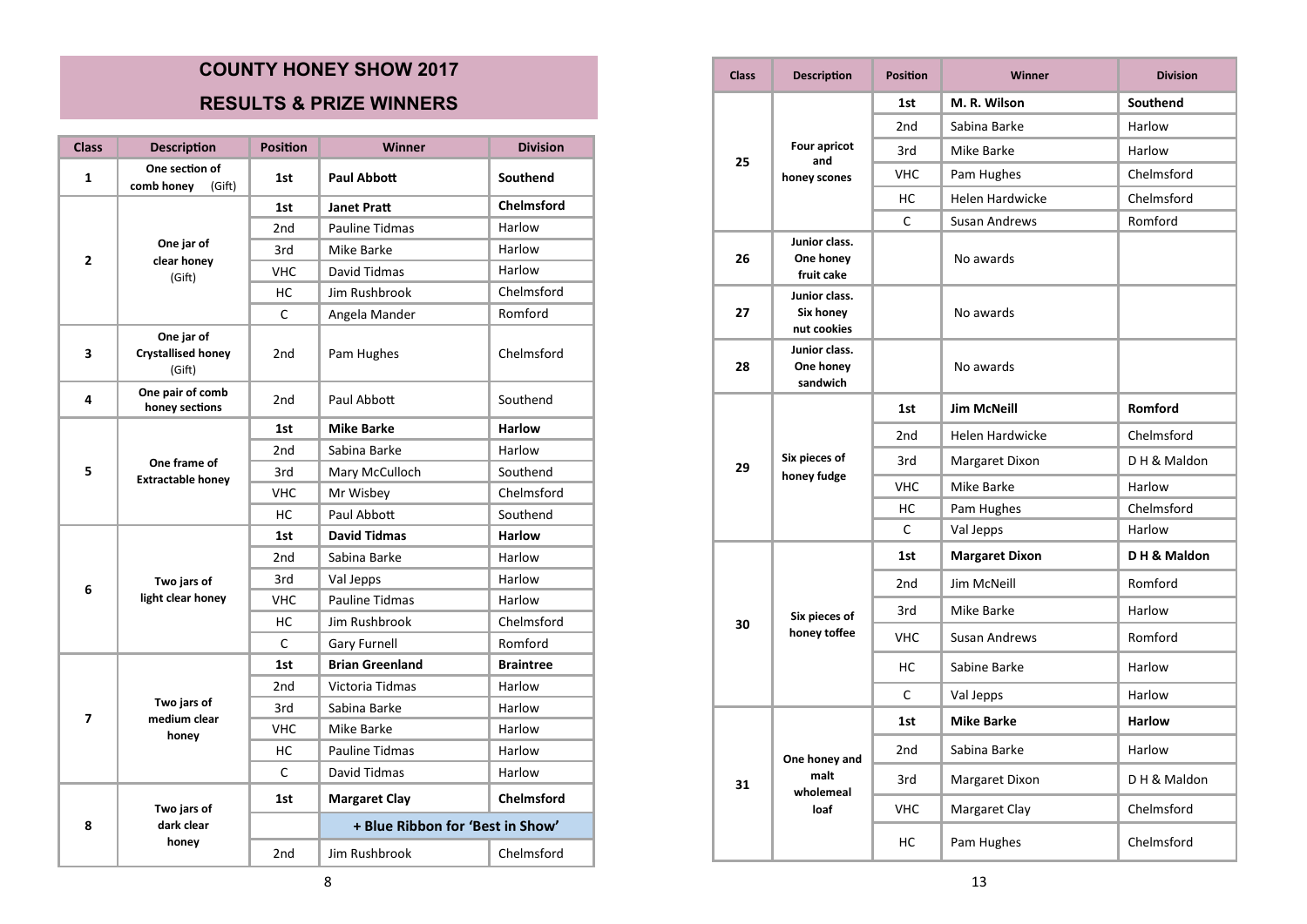| <b>Class</b> | <b>Description</b>                                              | <b>Position</b> | <b>Winner</b>          | <b>Division</b>   |
|--------------|-----------------------------------------------------------------|-----------------|------------------------|-------------------|
| 18           | Two jars of<br>dark clear<br>Honey (Novice)                     |                 | No awards              |                   |
|              | Novice class.                                                   | 1st             | <b>Sue Frazer</b>      | <b>Harlow</b>     |
|              |                                                                 | 2 <sub>nd</sub> | <b>Ron Pratt</b>       | DH & Maldon       |
|              | Two jars of                                                     | 3rd             | Mike Warboys           | Chelmsford        |
| 19           | clear honey, any                                                | <b>VHC</b>      | Nick Webster           | Chelmsford        |
|              | colour                                                          | HC              | <b>Carol Sissons</b>   | Harlow            |
|              | Novice class.                                                   | C               | Kaye Barker            | DH & Maldon       |
| 20           | Two jars of<br>crystallised<br>honey,<br>natural<br>or soft set |                 | No awards              |                   |
| 21           | Novice class.<br>One cake of                                    | 1st             | <b>Mary McCulloch</b>  | Southend          |
|              | beeswax,<br>99gm - 128gm                                        | 2 <sub>nd</sub> | <b>Brian Greenland</b> | <b>Braintree</b>  |
| 22           | One honey                                                       | 1st             | <b>Pam Hughes</b>      | <b>Chelmsford</b> |
|              |                                                                 | 2nd             | Jim McNeill            | Romford           |
|              |                                                                 | 3rd             | Pat Rowland            | <b>Braintree</b>  |
|              | fruit cake                                                      | <b>VHC</b>      | <b>Susan Andrews</b>   | Romford           |
|              |                                                                 | НC              | <b>Helen Hardwicke</b> | Chelmsford        |
|              |                                                                 | C               | David Tidmas           | Harlow            |
|              |                                                                 | 1st             | <b>Margaret Dixon</b>  | DH & Maldon       |
|              | Six honey                                                       | 2 <sub>nd</sub> | Sabina Barke           | Harlow            |
| 23           |                                                                 | 3rd             | Mike Barke             | Harlow            |
|              | nut cookies                                                     | <b>VHC</b>      | Val Jepps              | Harlow            |
|              |                                                                 | HC              | Pat Rowland            | <b>Braintree</b>  |
|              |                                                                 | C               | P Hughes               | Chelmsford        |
|              |                                                                 | 1st             | Sabina Barke           | <b>Harlow</b>     |
|              |                                                                 | 2nd             | Mike Barke             | Harlow            |
| 24           | One honey                                                       | 3rd             | Janet Pratt            | Chelmsford        |
|              | sandwich                                                        | <b>VHC</b>      | Helen Hardwicke        | Chelmsford        |
|              |                                                                 | HC              | Pat Rowland            | <b>Braintree</b>  |
|              |                                                                 | C               | Margaret Dixon         | DH & Maldon       |

| <b>Class</b>    | <b>Description</b>                                            | <b>Position</b> | <b>Winner</b>                                | <b>Division</b>      |
|-----------------|---------------------------------------------------------------|-----------------|----------------------------------------------|----------------------|
| 9               | Two jars of<br><b>Crystallised</b><br>honey,                  | 1st             | <b>Patrick Saunders</b>                      | <b>Colchester</b>    |
|                 | <b>Natural set</b>                                            | 2nd             | Paul Abbott                                  | Southend             |
| 10              | Two jars of<br>crystallised<br>honey, Soft set                | 1st             | <b>Pam Hughes</b>                            | <b>Chelmsford</b>    |
| 11a             | One plastic<br>container of<br>cut comb honey,<br>not set or  | 1st             | <b>Janet French</b>                          | <b>Braintree</b>     |
|                 | crystallised                                                  | 2nd             | Pam Hughes                                   | Chelmsford           |
| 11 <sub>b</sub> | One plastic<br>container of<br>Crystallised cut<br>comb honey |                 | No awards                                    |                      |
|                 |                                                               | 1st             | <b>Simon Nicholson</b>                       | <b>Epping Forest</b> |
| 12              | Two jars of                                                   | 2nd             | Janet French                                 | <b>Braintree</b>     |
|                 | chunk honey                                                   | 3rd             | Gary & Carol Stapleton                       | Southend             |
|                 |                                                               | <b>VHC</b>      | Paul Abbott                                  | Southend             |
| 13              | One cake of<br>beeswax<br>425gm - 482gm                       | 1st             | <b>Mike Barke</b>                            | <b>Harlow</b>        |
|                 | 25mm min<br>thickness                                         | 2nd             | Paul Abbott                                  | Southend             |
|                 |                                                               | 1st             | <b>Garry Furnell</b>                         | Romford              |
|                 | One bottle of                                                 | 2nd             | <b>Patrick Saunders</b>                      | Colchester           |
| 14              | sweet mead                                                    | 3rd             | Paul Abbott                                  | Southend             |
|                 |                                                               | <b>VHC</b>      | Mike Barke                                   | Harlow               |
|                 |                                                               | HC              | Jim McNeill                                  | Romford              |
| 15              | One bottle of                                                 | 1st             | <b>Jim McNeill</b>                           | Romford              |
|                 | dry mead                                                      | 2nd             | Peter Davidson                               | DH & Maldon          |
| 16              | Two jars of light<br>clear Honey<br>(Novice)                  | 1st             | <b>Nick Webster</b>                          | <b>Chelmsford</b>    |
| 17              | Two jars of<br>medium clear                                   | 1st             | <b>Friends of Cressing Temple</b><br>Gardens | <b>Braintree</b>     |
|                 | Honey (Novice)                                                | 2 <sub>nd</sub> | Sue Frazer                                   | Harlow               |